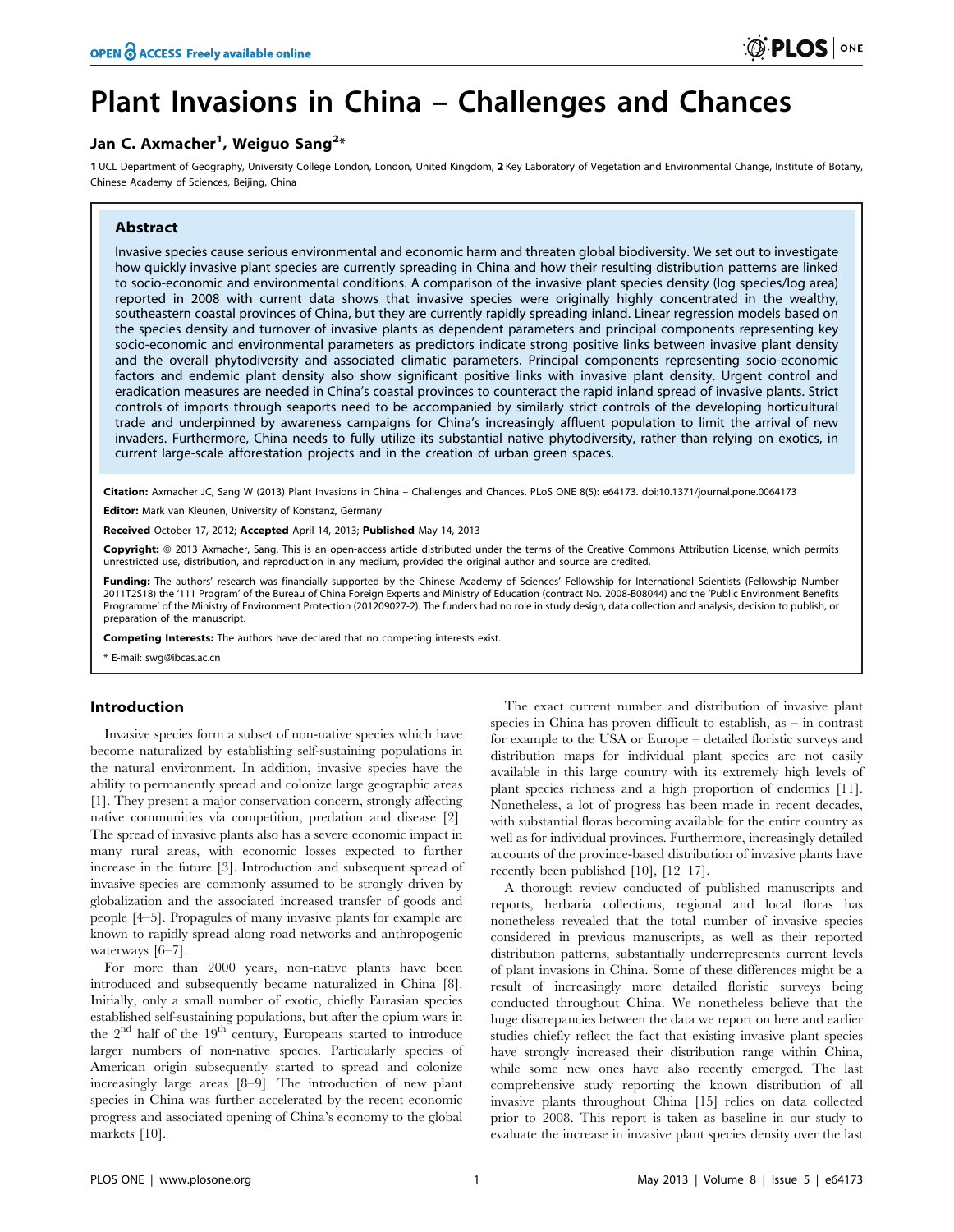five years, which we believe provides a good representation of the current speed of spread.

In our study, we firstly aim to determine the extent of recent changes in the distribution of invasive plants in China. In line with the extremely fast socio-economic development experienced by the country and the known close links between the spread of invasive plants and anthropogenic infrastructure, we expect that invasive species are spreading rapidly, resulting in a strong increase in their distribution ranges in the last five years.

We secondly aim to establish the resulting current distribution patterns of invasive plants in China and to identify key environmental and socio-economic parameters associated with these patterns. In light of the current growth of China's economy and international trade, our initial expectation is that socioeconomic factors are very important in explaining invasive plant species distribution.

In comparison to invasive species assemblages for example in Europe and the USA, tree species are highly underrepresented in China's invasive species lists. Nonetheless, exotic tree species are widely planted in home gardens as well as in large-scale afforestation projects throughout China. To explore the potential future threat these species pose, we also investigated the current distribution of planted and naturalized populations of non-native tree species in China which are known to be invasive in other parts of the world.

The outcome of our study provides crucial insights for the future management and control of invasive plant species in China and beyond, allowing an evaluation of the chances and challenges we are facing in controlling invasive species in mega-diverse countries.

### Materials and Methods

#### Data sources

Our selection of invasive plant species in China conforms to the definition by [1]. We therefore consider all non-native plant species as invasive once they have established naturalized populations in China and subsequently spread over large geographic areas. The resulting invasive plant species list was based on a thorough review of published sources and reports of invasive species from each province, e.g. [10], [12–27], as well as on herbaria collections and field visits. For a list of the main data sources on invasive plants in each province, please also refer to [Reference List S1]. Our investigations resulted in the identification of a total of 319 invasive plant species in China [Species List S1]. We additionally established the distribution of non-native tree species growing in China which are known to be invasive either in Europe (DAISIE European Invasive Alien Species Gateway http://www.europe-aliens.org/) or the USA (Federal Noxious Weed List and State List of Regulated Noxious Weeds, United States Department of Agriculture). While we cannot rule out that differences in botanical research activities reflected for example in the number of botanical gardens and publications on invasive species in individual provinces [Figure S1] might lead to a small underreporting of invasive species from some areas of China, we strongly believe that given the wealth of sources we used to compile our database, the overall trend we report on is very robust.

Socio-economic factors included in this analysis comprise total human population and population density in each province, overall and per-capita Gross Domestic Product (GDP) and overall freight traffic. To describe the state of economic activities, 2010 data was used, whereas the strength of the recent economic development was calculated as the change in the respective figures between 2000 and 2009. Additionally, the percentage area used as cropland in each province in 2009 was included in the analysis. All these parameters were extracted from [28].

Environmental factors considered in this study comprised both biotic and abiotic factors. Overall plant species richness and number of China's endemic plants in each province were used. These figures were based on the authoritative flora for China [29– 30] as well as on records extracted from regional floras and monographs of endemic plant species, specimen records from the Chinese Virtual Herbarium (http://www.cvh.org.cn/), and further published literature. Each species recorded in China was subsequently classed as native, endemic or invasive, and the latter were further characterized according to their life-form as annual (including biennial) herb, perennial herb, shrub or tree. Net primary productivity (NPP) was included in the analysis as a descriptor of the overall potential for plant growth in each province.

Abiotic environmental factors investigated comprised the overall range in elevation for each province and seven climatic variables. Data on mean annual temperature, mean minimum recorded temperature and the inter-seasonal temperature variation as difference between mean January and July temperature was accompanied by data on mean annual precipitation, precipitation in the warmest quarter and actual as well as potential evapotranspiration. The values of these variables were generated for the geographic centres of each province following the approach outlined by [31–32]. Elevation data was based on the USGS Hydro-1K dataset, (http://edcdaac.usgs.gov/gtopo30/hydro/), temperature, precipitation, and evapotranspiration were obtained for the period 1971–2000 from the Chinese Ecosystem Research Network dataset (http://www.cern.ac.cn/0index/), while NPP was based on data from the Socioeconomic Data and Applications Center (SEDAC; http://sedac.ciesin.columbia.edu/es/hanpp. html).

#### Data analysis

To account for the substantial differences in area between China's provinces and autonomous regions (in this paper generally referred to as 'provinces', which includes all of mainland China, Hainan, as well as Taiwan), species density  $\lceil = \log \rceil$  (species number)/log (area)] was calculated for invasive, native and endemic plant species. Furthermore, data for the cities Beijing and Tianjin were combined with data for Hebei Province, for Shanghai with that of Zhejiang Province, for Chongqing with that of Sichuan Province and for both Hong Kong and Macau with data of Guangdong Province. To establish recent trends in the species density of invasive plants in China, the species densities were compared with the data presented by [15].

Both socio-economic and environmental datasets were analysed using Principal Components Analysis (PCA) to establish the main underlying trends in the data. The resulting five principal components (PCs) were subsequently used as predictors in four general linear models based on the overall species density of invasive plant species and the invasive species density of individual life form groups in each province as dependent parameter. The multiple linear regressions were calculated using stepwise forward selection so that principal components with an individual significant contribution  $(P<0.05)$  towards the model were included. These calculations were made in STATISTICA 6.0 (Statsoft, Tulsa, UK). The PCs were also used as independent parameters in a Redundancy Analysis (RDA) investigating how the underlying gradients influence the invasive plant species distribution patterns and their spatial turnover. This analysis was conducted with ECOM 1.37 (Pisces Conservation, Lymington, UK).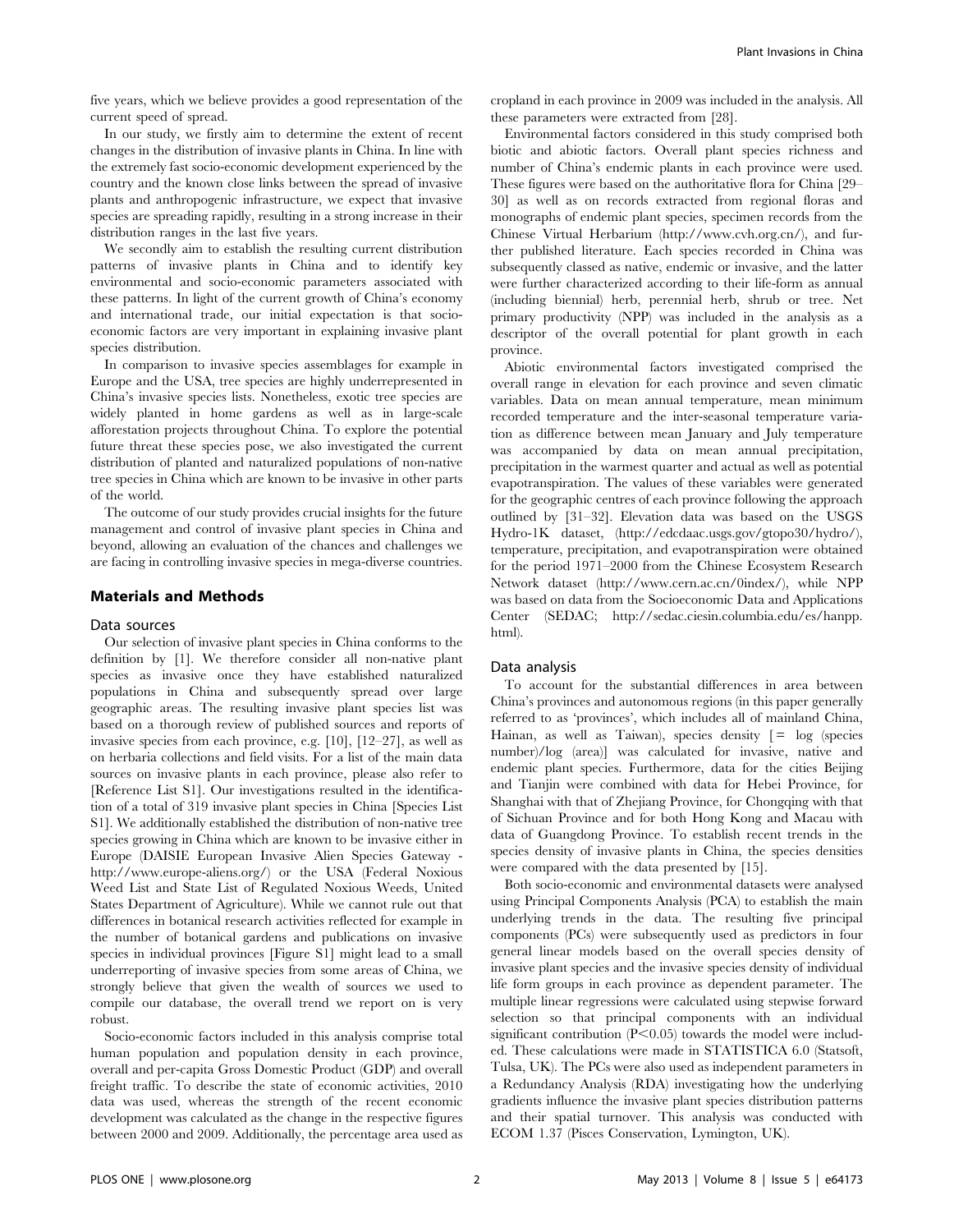## Results

#### Composition and current distribution of invasive species

The 319 invasive plant species considered in this study represent a total of 200 genera in 58 families. Of these, 49 species (15.4%) had not been recorded as invasive in China in previous studies. The most species-rich genera are Amaranthus (13 spp.), Euphorbia (10 spp.) and Solanum (8 spp.), while representatives of Asteraceae (60 spp.), Poaceae (41 spp.), Fabaceae (27 spp.) and Brassicaceae (22 spp.) dominate the family lists. The vast majority of invasive plants are herbs, which comprise of 161 annual, 16 biennial and 106 perennial species. Due to the overall low number of biennials and their ecological similarity with annuals, these two groups are combined in subsequent analysis. A further 22 species are shrubs, with 14 invasive tree species completing the list. Apart from these 14 invasive tree species, a further 92 non-native tree species occurring in China are listed in invasive and alien species databases for the US and Europe.

Comparisons with the distribution of invasive plant species in 2007 [15] reveal a significant increase in the invasive species density in all provinces, with increases ranging between 65.2% and 800% (Fig. 1A). The strongest proportional increase was observed in the northern and northwestern provinces, where previous records had suggested very low invasion levels. Density patterns of newly recorded invasive plant species (Fig. 1B) show that the strongest increase in invasive plant species density in China occurred in the country's central and Northern provinces, while a significant increase was also observed in Hainan.

The overall distribution of 10% of China's invasive species is currently restricted to a single province, while 30% are reported from less than 5 provinces. On the other hand, 22.6% of the invasive plants have already been recorded from at least 20 provinces [Species List S1]. In the latter group, representatives of the Asteraceae are again dominant, accounting for 13 of these 68 widely distributed species, while Fabaceae and Amaranthaceae follow with 9 species, each. In terms of life-form, 29.8% of all annual invasive plants have a widespread distribution, in comparison to 25% of invasive biennial herbs, 15.1% of invasive perennial herbs, 14.3% of invasive tree and 9.1% of invasive shrub species.

Overall, the highest invasive plant species density occurs at the islands off the Chinese mainland, followed by China's southern and south-eastern coastal provinces, while the lowest density is recorded from provinces in the northwest (Fig. 1C). Differentiation of these geographic patterns for different life forms reveals some subtle spatial deviations from this pattern. Representatives of all life forms reach very high species density levels on islands off the Chinese mainland. On the mainland itself, annual and biennial herbs (Fig. 1D) have furthermore a high species density in the Eastern coastal provinces, which form part of China's agricultural heartland, while perennial herbs (Fig. 1E) are particularly diverse in provinces along both the eastern and southern coast, and woody invasive species density (Fig. 1F) peaks in China's southern provinces. The ratio between invasive species numbers and the total species richness in each province reveals a distinctly different pattern. The highest proportion of invasive plants is recorded from Shandong province, where these species contribute about 8.2% towards all local plant species. Its neighbouring coastal provinces also harbour floras with a high proportion of invasive species. In contrast, the contribution of invasive plants to the highly diverse floras of China's south-western provinces is very small, with figures below 1.5% in Yunnan (Fig. 1G).

The distribution of non-native tree species currently not classed as 'invasive' but with known invasion potential (Fig. 1H) finally reflects a very high concentration of these species in all of China's coastal provinces and in Yunnan. Distinctly lower species densities were again recorded for in the country's northern and western provinces.

## China's main socio-economic and environmental gradients

The socio-economic and environmental data is associated with five key gradients, represented by five principal components (PCs) in the respective Principal Components Analysis (PCA, see Table 1 for respective factor loadings). The first gradient (38% explained variance) is strongly associated with overall plant species density and most climatic factors. It shows a distinct increase in values from the north-western to south-eastern provinces (Fig. 2A). PC 2 (17% explained variance) chiefly reflects the current economic strength and population density in China and also the proportion of cropland area in each province. High values for this principal component are found in central and eastern parts of the country, with low values recorded both in the western provinces and in China's far north-east (Fig. 2B).

The third PC (15% explained variance) mirrors changes in both species density and proportion of endemic species in each province and a decrease in inter-seasonal temperature variations. Highest levels of endemic plants are found in Sichuan and Yunnan provinces, while low levels are recorded from northern and particularly north-eastern provinces (Fig. 2C). PC 4 (14% explained variance) reflects change in key socio-economic parameters between 2000 and 2009. High rates of development occurred particularly in the vicinity of the capital Beijing, and in Xizang (Tibet) (Fig. 2D). PC 5 (6% explained variance) finally is chiefly associated with the per capita GDP in 2010. On China's mainland, high values are recorded for the south-eastern coastal provinces, but also for Inner Mongolia, while values are distinctly lower in the inland eastern provinces (Fig. 2E). The altitudinal range in each province is only weakly associated with the five PCs.

## Links between spread and distribution of invasive plant species and key socio-economic and environmental gradients

The increase in invasive plant species density between 2007 and 2012 was not significantly linked to any of the principal components. Subsequently calculated models investigating the contributions of the original set of parameters showed that a model combining the current human population in each province  $(\beta = -1.16, p = 0.0005)$  and provincial freight volume ( $\beta = 0.74$ ,  $p = 0.017$ ) performed best in predicting the increase in invasive plant species density over the 5 year period ( $F_{(2,25)}=9.14$ , adj.  $R^2 = 0.38$ ,  $P = 0.001$ ).

In all linear regression models predicting the current invasive plant species densities across China's provinces (Table 2, models 1–4), PC1 representing overall plant species diversity and the majority of associated climatic factors was by far the best predictor. In models 1–3 predicting species density of all invasives, annuals/ biennals and perennial herbs, the remaining four PCs all contributed significantly. In these models, PC2 which reflected the provinces' socio-economic state was of particularly importance in predicting invasive annual/biennial species density. Model 4 predicting woody invasive plant density only included PC 3 representing endemic species diversity and PC5 representing per capita GDP in addition to PC1. A final model (Table 2, model 5) was calculated to investigate links between the current distribution of potentially invasive exotic tree species and the principal components. Again, PC1 was by far the most important predictor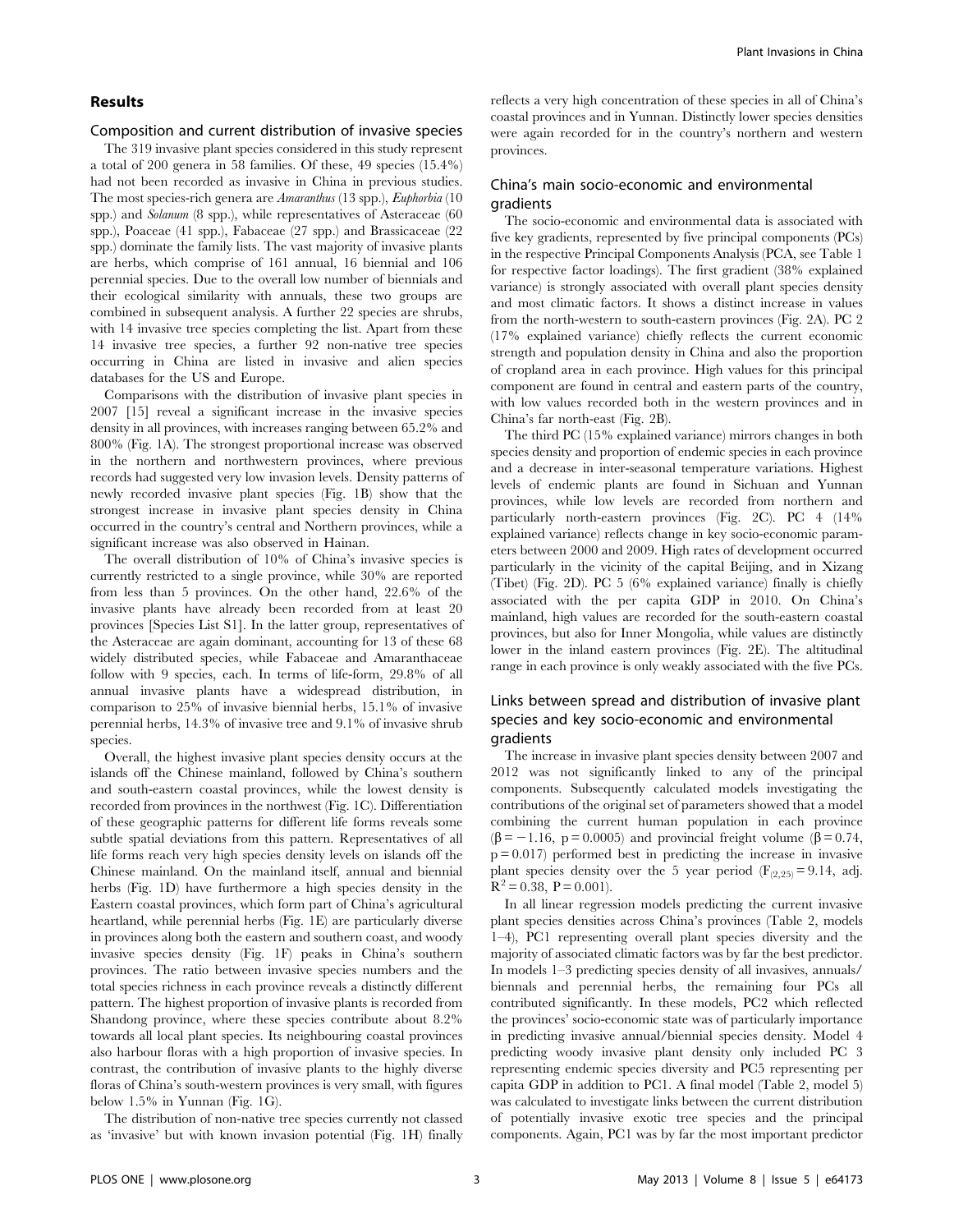

Figure 1. Distribution and recent spread of invasive species. Recent spread and resulting species density (log species richness/log area) and proportion of invasive plant species in China's provinces (A: Increase (%) in the number of invasive plant species in each province between 2007 and 2012, B: Species density of invasive plant species newly recorded in the respective province after 2007, C: species density of all invasive species, D: species density of invasive annual and biennial herbs, E: species density of invasive perennial herbs, F: species density of woody invasive species, G: Contribution (%) of invasive plants towards the total species number in each province, H: Species density of exotic tree species currently not recognized as invasive in China, but reported as invasive species in either the USA or Europe). doi:10.1371/journal.pone.0064173.g001

in this model, with significant contributions towards the explained variance also by PCs 2,3 and 5.

## Factors affecting the turnover in invasive plant species between provinces

Similar to the overall number of invasive species, the spatial turnover of invasive species is also primarily influenced by shifts in abiotic conditions and associated changes in overall phytodiversity, which are represented by PC1. In the RDA ordination plot (Fig. 3A), the respective PC shows the longest vector length and is closely aligned with axis 1, which explains 29.1% of the underlying variance. PC3, representing the diversity of endemic plant species, also has a high vector length associated with this axis. Axis 2, representing a further 8.2% of the variance, is closely associated with PC2, reflecting the current socio-economic state and the proportion of cropland area in China's provinces. The remaining two PCs had much shorter vector lengths, showing their smaller contribution towards the shift in invasive species composition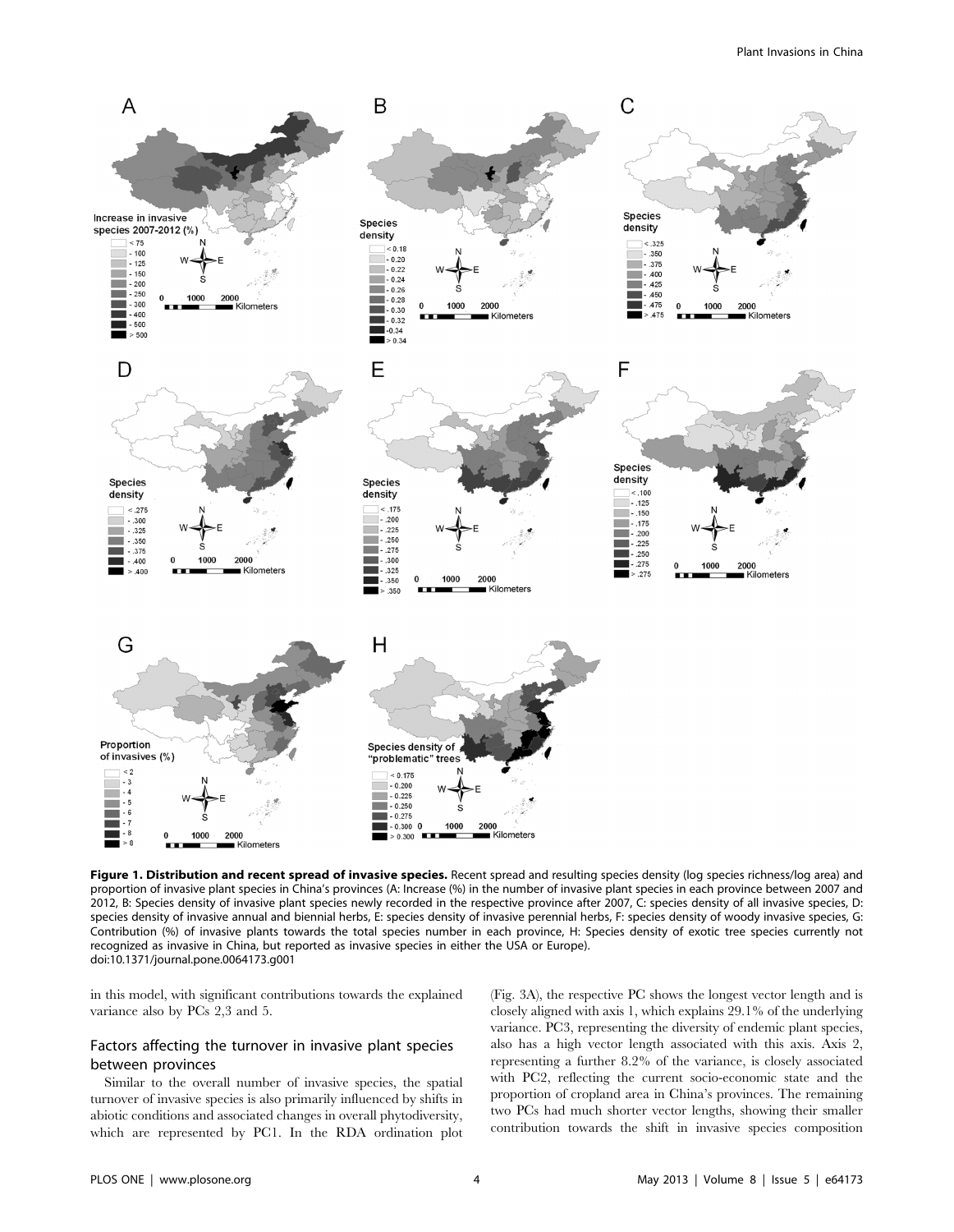

Figure 2. Main socio-economic and environmental gradients in China. Comparison of China's provinces in relation to key socio-economic and environmental gradients, represented as Principal Components (A: PC1 chiefly representing overall plant species density and associated environmental parameters, B: PC2 linked closely to the socio-economic status and cropland proportion of each province, C: PC3 representing species density and proportion of endemic plants and seasonal temperature variation, D: PC4 representing recent changes in socio-economic conditions, E: PC5 mirroring per capita GDP). doi:10.1371/journal.pone.0064173.g002

between provinces. A separation of species according to their life form (Fig. 3B) shows that herbaceous species are generally distributed along all respective gradients in socio-economic and environmental conditions. Woody plants on the other hand appear to be somewhat more closely associated with areas of high phytodiversity and endemic plant species richness and with a lower current state of economic development.

## Discussion

## Implications of current invasive plant distribution patterns

A first key finding of this study is that despite their observed rapid inland spread, invasive species are currently still highly concentrated in a small number of provinces along China's coastline and at the islands off China's coast. The coastal provinces harbour many of the world's largest seaports, and they have already been identified as key area for the initial introduction of invasive plant species into China [17]. The geographic coincidence between China's main seaports and the hotspot of invasive plant density shows that a strict, targeted control of all goods imported through these ports is needed to counteract the accidental release of any new plant species with invasive potential. To achieve this, a shift from controls targeting species already known to be potentially economically harmful [33] to a thorough assessment of potential future environmental threats posed by any exotic plant material prior to its import is in our view required.

This approach could closely follow the example of the weed risk assessment process currently used in Australia.

Secondly and somewhat reassuringly, the concentration of invasive plants along China's coastline suggests that many invasive plant species are still in an early stage of establishment. The current invasive plant distribution pattern is likely to reflect a period of naturalization and adaptation to differences in environmental conditions between native and newly colonized distribution ranges of the invasive plant species [7–8], [34–35], rather than a long-term limitation to coastal areas. The general lack of environmental barriers limiting the further expansions of invasive plants inland is reflected by the fact that more than 75% of all vascular plant species encountered in the strongly invaded coastal provinces are also found further inland. The initial establishment of small, stable populations of invasive species in the natural environment and their subsequent adaptation to the local conditions of the wider region can take many decades [36–38]. It therefore seems highly probable that the inland areas of China will only experience the full impact of current plant invasions in future decades or even centuries – if no effective countermeasures are taken.

Despite the prevailing high concentration of invasive plants along China's south-eastern coastline, our comparative results with invasive plant species distributions in 2007 paint a very alarming picture. Some of the most extreme increases observed might be partly related to more complete surveys and associated provincial floras now being available, and the number of plant species recognized as invasive has also slightly increased. Nonetheless, our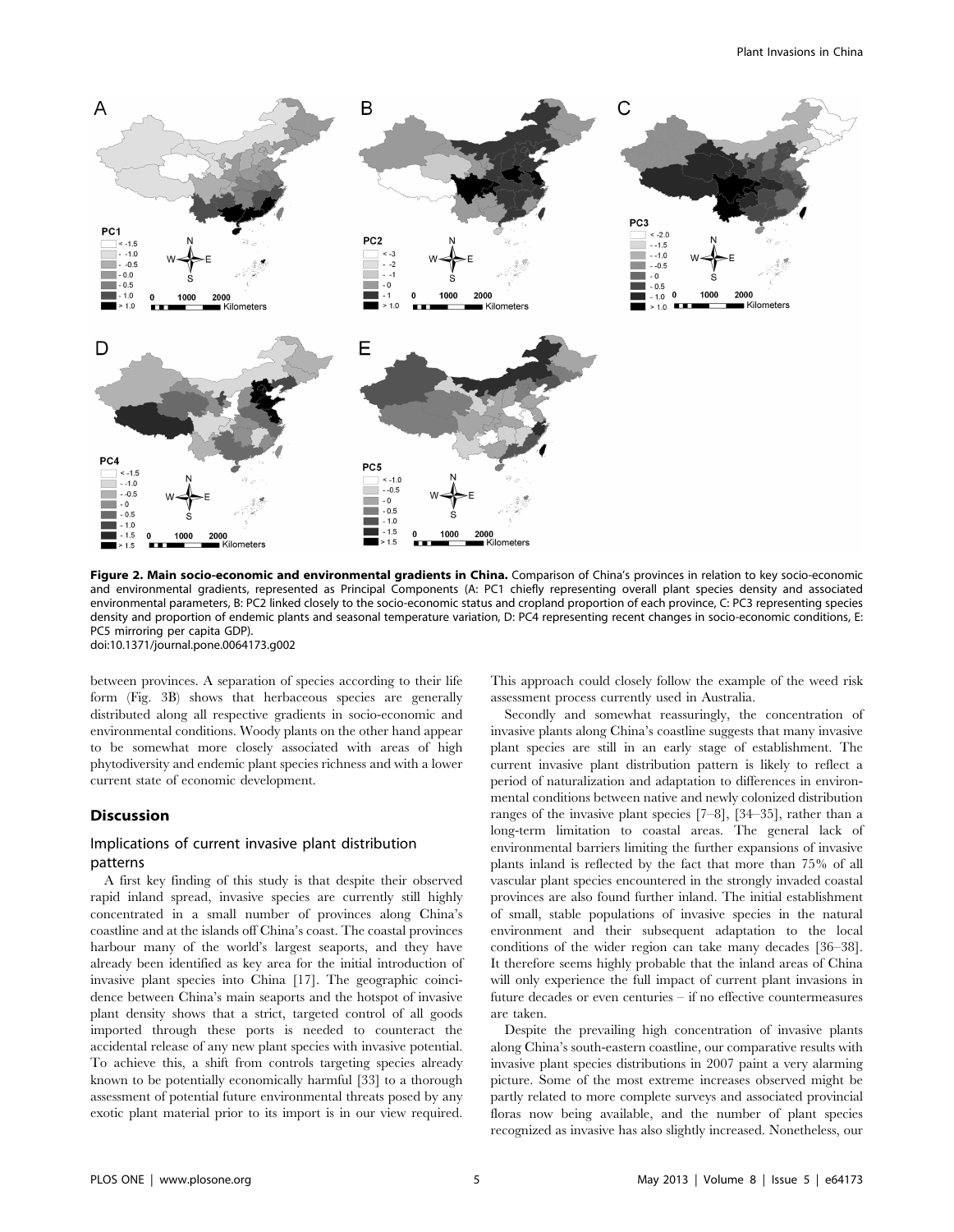Table 1. Factor loadings of environmental and socio-economic parameters on the five principal components (PCs) representing the main socio-economic and environmental gradients encountered in China's provinces.

|                                              | <b>Factor loading</b> |                 |                 |         |         |
|----------------------------------------------|-----------------------|-----------------|-----------------|---------|---------|
| l Parameter                                  | PC <sub>1</sub>       | PC <sub>2</sub> | PC <sub>3</sub> | PC4     | PC5     |
| Species density (all plant species)          | 0.78                  | 0.01            | 0.52            | $-0.01$ | 0.18    |
| Mean annual precipitation (mm)               | 0.90                  | 0.19            | 0.27            | $-0.04$ | 0.06    |
| Mean summer precipitation (mm)               | 0.88                  | 0.24            | 0.25            | 0.05    | $-0.02$ |
| Mean annual temperature (°C)                 | 0.88                  | 0.31            | 0.23            | 0.11    | $-0.06$ |
| Minimum recorded temperature (°C)            | 0.84                  | 0.21            | 0.45            | 0.09    | 0.03    |
| Potential evapotranspiration (mm)            | 0.89                  | 0.17            | $-0.18$         | $-0.01$ | 0.05    |
| Actual evapotranspiration (mm)               | 0.96                  | 0.20            | 0.13            | 0.02    | 0.00    |
| Net primary biomass production (NPP)         | 0.88                  | 0.12            | 0.20            | $-0.08$ | $-0.06$ |
| 2010 GDP (RMB)                               | 0.21                  | 0.90            | $-0.04$         | 0.16    | 0.22    |
| Population density (people/km <sup>2</sup> ) | 0.56                  | 0.74            | 0.03            | 0.23    | 0.01    |
| 2010 FREIGHT TRAFFIC (mt)                    | 0.21                  | 0.93            | $-0.03$         | 0.03    | 0.17    |
| Cropping area (% total area)                 | 0.19                  | 0.63            | $-0.09$         | 0.52    | $-0.34$ |
| Inter-seasonal temperature variation (°C)    | $-0.60$               | 0.14            | $-0.73$         | $-0.03$ | $-0.21$ |
| Species density (endemic species)            | 0.55                  | $-0.01$         | 0.82            | $-0.11$ | $-0.05$ |
| Proportion endemic plants of total flora     | 0.20                  | $-0.04$         | 0.89            | $-0.16$ | $-0.24$ |
| Change in GDP 2000-2009 (%)                  | $-0.03$               | 0.18            | $-0.18$         | 0.86    | 0.00    |
| Change in population 2000-2009 (%)           | 0.01                  | 0.24            | $-0.10$         | 0.88    | 0.05    |
| Change in freight volume 2000-2009 (%)       | $-0.02$               | $-0.07$         | 0.08            | 0.79    | 0.36    |
| 2010 GDP per capita (RMB)                    | 0.08                  | 0.44            | $-0.15$         | 0.21    | 0.83    |
| Elevation range (m)                          | $-0.53$               | $-0.44$         | 0.47            | $-0.43$ | 0.06    |
| Explained variance (%)                       | 38                    | 17              | 15              | 14      | 6       |

Bold numbers in italics indicate a loading>|0.70|, bold numbers indicate a loading>|0.60| on the respective PC, reflecting a good representation of changes in this parameter by the respective principal component.

doi:10.1371/journal.pone.0064173.t001

records show that the number of invasive plant species has at least doubled in all but four provinces, with the highest increase observed in some of China's northern and western provinces which were previously least affected by invasive plants. This supports our assumption that parallel to the strongly developing economy, the invasive species density is also rapidly increasing throughout the country. This indicates that the window of opportunity during which it might be feasible to limit the extend and speed of the inland spread of invasive plant species via the effective concentration of control and eradication measures in China's south-eastern coastal provinces is closing fast. Once species have continued their spread inland, controlling them will become progressively costly – and their eradication increasingly impossible. Current control and eradication measures must therefore urgently be improved to counteract the increase in invasive plant distribution ranges.

## Risks for the natural environment

The great overall similarity in species density patterns between invasive and native plant species reflected in our models clearly demonstrates that across large geographic regions, both groups are similarly influenced by underlying environmental factors, a trend mirroring previous studies [39–44]. This positive relationship leaves China's phytodiversity hotspots highly susceptible to invasions by exotic colonizers. In the long-term, efforts to control invasive plants will therefore need to be increasingly re-focussed on regions of high plant diversity to safeguard China's enormous plant species richness.

The risk invasive plants pose to China's plant species richness is further exacerbated by the significant positive link between invasive woody and perennial plant species densities and the species density of endemic plants. Endemics are typically encountered in areas comprised of isolated, fragmented habitats like high mountain ranges, where they have either formed by allopatric speciation or remain as relic populations shielded from potentially stronger competitors [45–46]. A combination of increasing anthropogenic pressure on their habitats and the often small population sizes of endemic plants means that many species are already threatened. Our models suggest that the regions with particularly high levels of endemics are also particularly affected by the additional pressure posed by invasive plants. The safeguarding of the ecosystem integrity in China's remaining isolated patches of natural habitat with high levels of endemic and threatened plant species must therefore become another priority. To prevent the creation of any 'invasion windows' [47] through anthropogenic disturbances, for example in relation to the massive increase in tourism experienced by remnant pristine environments [48], anthropogenic activities that potentially cause environmental damage and disturbances should be concentrated in areas of low endemic and overall plant species richness.

Minimizing anthropogenic disturbances is seen as an effective control strategy as particularly many annual invasive herb species,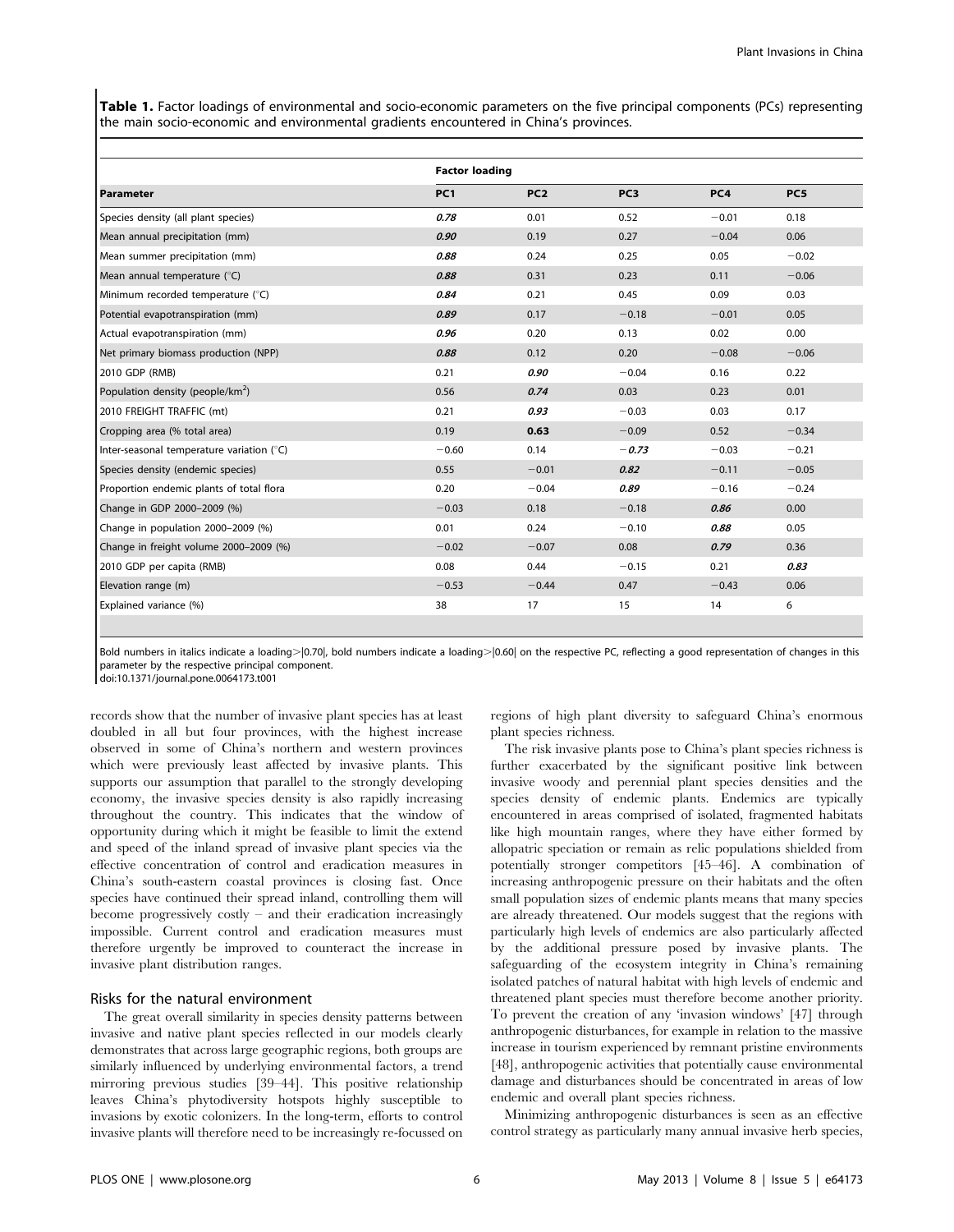Table 2. Linear models predicting invasive plant species richness of all invasive species (Model 1), annuals/biennials (Model 2), perennial herbs (Model 3), woody invasives (Model 4) and of non-native tree species with known invasion potential (Model 5) based on the five principal components describing environmental and socio-economic parameters as predictors.

|                 | Model 1               | Model 2             | Model 3           | Model 4               | Model 5<br>(exotic trees) |  |
|-----------------|-----------------------|---------------------|-------------------|-----------------------|---------------------------|--|
|                 | (all species)         | (annuals/biennials) | (perennial herbs) | (woody plants)        |                           |  |
|                 | $\beta$ (P)           | $\beta$ (P)         | $\beta$ (P)       | $\beta$ (P)           | $\beta$ (P)               |  |
| PC <sub>1</sub> | $0.79$ (< $0.00001$ ) | $0.75$ (<0.00001)   | $0.82$ (<0.00001) | $0.78$ (< $0.00001$ ) | $0.77$ (<0.0001)          |  |
| PC <sub>2</sub> | 0.26(0.002)           | 0.41(0.00002)       | 0.30(0.0002)      | $n.s.*$               | 0.25(0.014)               |  |
| PC3             | 0.21(0.01)            | 0.17(0.036)         | 0.29(0.0002)      | $0.43$ (<0.00001)     | 0.28(0.006)               |  |
| PC <sub>4</sub> | 0.24(0.004)           | 0.27(0.002)         | 0.16(0.027)       | $n.s.*$               | $n.s.*$                   |  |
| PC5             | 0.29(0.0008)          | 0.20(0.017)         | 0.16(0.025)       | 0.30(0.0004)          | 0.25(0.014)               |  |
| Adjusted $R^2$  | 0.85                  | 0.84                | 0.88              | 0.86                  | 0,76                      |  |
| F               | 31.53                 | 30.00               | 40.05             | 56.56                 | 22.57                     |  |
| Deg. freedom    | 5,22                  | 5,22                | 5,22              | 3,24                  | 4,23                      |  |
| P (model)       | < 0.00001             | < 0.00001           | < 0.00001         | < 0.00001             | < 0.00001                 |  |

\*n.s.: not significant.

doi:10.1371/journal.pone.0064173.t002

which form by far the biggest group of invasive plant species in China, actually require regular disturbance events to sustain stable populations. Their distribution is therefore currently centred on ruderal and agricultural habitats [13], [15], [19–20], [22], [49]. This pattern also explains the strong influence of the PC representing the proportion of cropland area in each province on invasive annuals in our model and their substantial contribution towards the local flora in parts of China's agricultural heartland. Nonetheless, species lists obtained from numerous protected areas clearly show that invasive species have become widespread in a much wider variety of habitats in China, including pristine habitats within protected areas [8], [15].

#### Implications of links with socio-economic factors

Contrary to our initial assumptions and suggestions by [10], and somewhat surprising given the predominant role humans play in the initial introduction of exotic species to new geographic areas, our models show only a limited influence of socio-economic factors on the overall current distribution of invasive plants in comparison to abiotic factors related to plant species richness. This might partly be a scale-dependent effect, as well as potentially showing that the initial introduction of many invasive plant species in China occurred in the more distant past, leading to closer links with socio-economic conditions prevailing at their respective time of introduction – a trend also recently reported for Europe [50]. Apart from the aforementioned strong link between invasive species and anthropogenic disturbance regimes, humans also enable invasive species to rapidly expand their distribution range along anthropogenic infrastructure [6–7], [34–35], [51–52]. This is assumed to be at least partly responsible for the significant positive association between invasive species density and both, the current socio-economic status and recent development in China's provinces, but particularly also in explaining the observed recent increase in invasive plant species densities.

An additional, worrying trend underlying the link between economic development and the increasing spread of invasive plants is reflected in the high explanatory value of the gradient describing personal wealth in predicting overall invasive species density. This mirrors a trend in the increasingly affluent population to invest more into horticultural products, with a



Figure 3. Shifts in invasive species distribution in relation to main socio-economic and environmental gradients. Ordination plot based on the redundancy analysis of invasive plant species distribution and the five principal components representing socio-economic and environmental factors (A: triplot combining principal components (arrows), provinces and invasive species, B: biplot combining principal components and invasive species, differentiated into different life forms). doi:10.1371/journal.pone.0064173.g003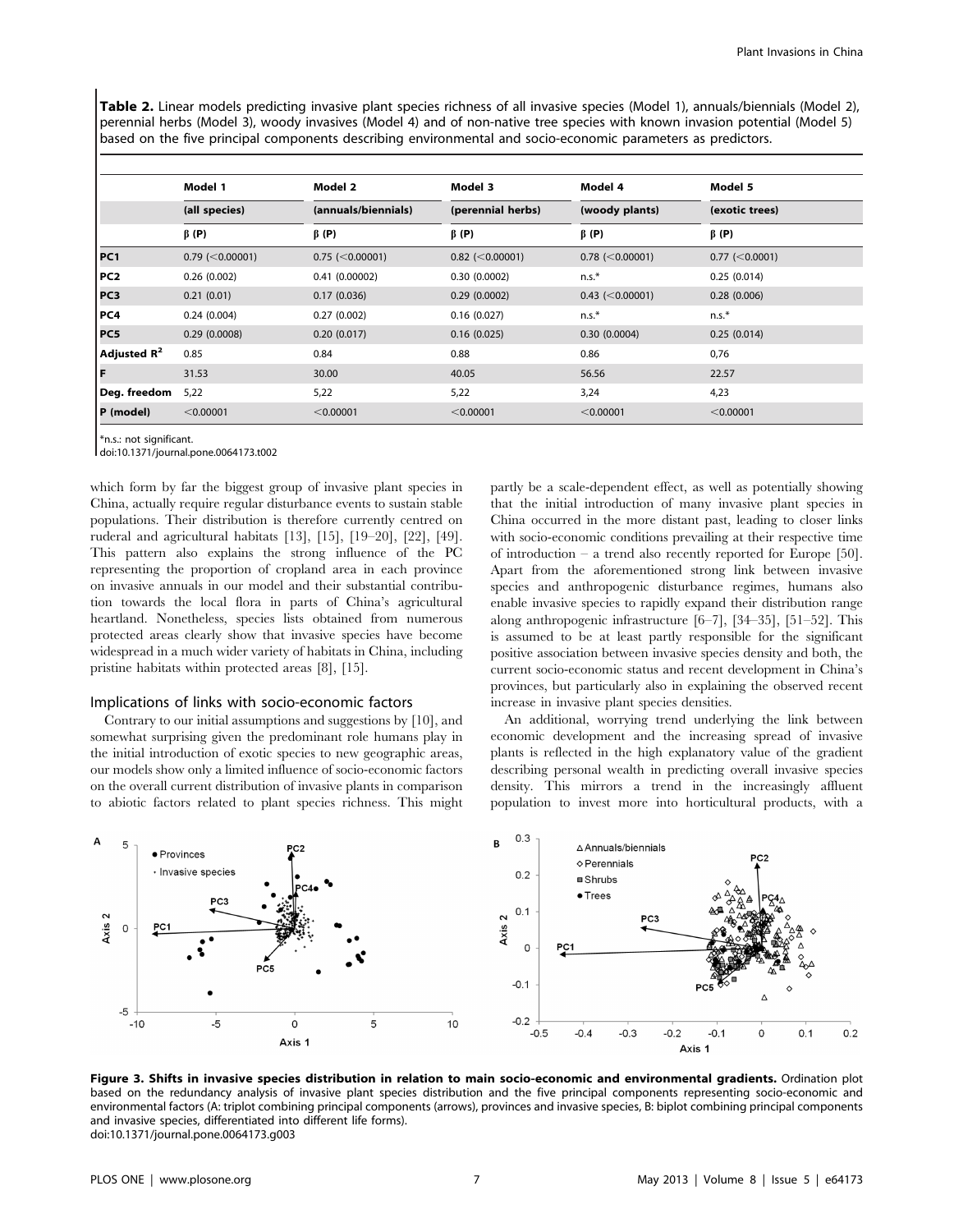distinct shift from agricultural produce grown in suburban and rural home gardens to ornamental species [8], [35], [53]. This trend increases the risk that some of the ornamental species become naturalized, with their populations forming a starting point for future invasions. A two-fold approach is required to address this threat. Public campaigns are urgently needed to address the very weak awareness in China's general public about the great economic and environmental risks posed by invasive plants [8], [35]. This needs to be supported by a very strict control of the horticultural trade [35] – both internationally via the aforementioned risk assessment for all exotic plants and plant material prior to its import, as well as domestically, with the respective monitoring within China covering both known invasive species as well as exotic species with invasion potential. Equally important, both the horticultural trade and local administrations responsible for the management and establishment of vegetation need to be strongly encouraged to rely on China's huge internal plant diversity [11]. Ideally, planting of exotic species should mainly be undertaken when no adequate alternative local or regional species is available. This approach should not only be used by administrations responsible for the planting of China's parks and urban green spaces, but also in the establishment and management of pasture land and other grassland habitats [8], [35], and particularly in China's current re- and afforestation programmes, which arguably form the largest ecological restoration project on the planet [54]. At the moment, exotic species are commonly used as monocultures in these plantations [55], posing substantial, long-term risks to the biodiversity of replanted areas. The extensive use of non-native tree species in China's large-scale reforestation projects reflected in the widespread distribution of exotic tree species with known invasion potential in China's provinces might also explain the suspicious overall lack of tree species in the invasive species lists. Currently, the establishment and spread of these exotic trees is likely to be perceived as beneficial for the key aim of the re- and afforestation projects, which is to increase the country's forest cover – while potential long-term threats posed by these species are widely ignored.

#### Future challenges

Several trends need to be addressed in relation to the future management of invasive species in China. One pattern clearly emerging is the strong similarity between invasive floras of China, Europe and America. While America is the most important source area of China's invasive plant species [13], [15], [33], [51], [56– 57], a comparison of China's invasive species with the Federal Noxious Weed List and State List of Regulated Noxious Weeds published by the United States Department of Agriculture still

#### References

- 1. Richardson DM, Pyšek P, Rejmánek M, Barbour MG, Panetta FD, et al. (2000) Naturalization and invasion of alien plants: concepts and definitions. Divers Distrib 6: 93–107.
- 2. Wilcove DS, Rothstein DD, Dubow AP, Losos E (1998) Quantifying threats to imperiled species in the United States. Bioscience 48: 607–615.
- 3. Pimentel D, Lach L, Zuniga R, Morrison D (2000) Environmental and economic costs of nonindigenous species in the United States. Bioscience 50: 53– 64.
- 4. Normile D (2004) Expanding trade with China creates ecological backlash. Science 306: 968–969.
- 5. Hulme PE (2009) Trade, transport and trouble: managing invasive species pathways in an era of globalization. J Appl Ecol 46: 10–18.
- 6. Lu Z, Ma K (2006) Spread of the exotic croftonweed (Eupatorium adenophorum) across southwest China along roads and streams. Weed Sci 54: 1068–1072.
- 7. Sang W, Zhu L, Axmacher JC (2010) Invasion pattern of Eupatorium adenophorum Spreng. in southern China. Biol Invasions 12: 1721–1730.
- 8. Xie Y, Li Z, Gregg WP, Li D (2001) Invasive species in China an overview. Biodivers Conserv 10: 1317–1341.

yielded an overlap of more than 20%, while 69% of China's recognized invasive plant species also appear in the European DAISIE (European Invasive Alien Species Gateway - http://www. europe-aliens.org/) database. The substantial body of available literature on invasive plants and their management both in the US and Europe is therefore of direct significance for China's fight against plant invasions, and international cooperation in this sector should be strongly encouraged.

Another important factor which needs to be fully considered in the future management of invasive species is a shift in the potential distribution ranges of invasive plant species associated with climatic change. We have demonstrated that climatic factors associated with overall plant diversity are key drivers of spatial variations in invasive plant species compositions. Changes in climatic conditions are already putting stress on native plant communities, with associated shifts in the community structure allowing new opportunities for invasive species to colonize. This makes the planning of future control measures even more complex. In light of these developments, the restriction of anthropogenic pressures and disturbances in protected areas and phytodiversity hotspots becomes even more important to limit the spread of new invasive species in these areas.

### Supporting Information

Figure S1 Number of botanical gardens (A) and publications on invasive plant species (B) in China's provinces.

(TIF)

Reference List S1 Key references used to determine the distribution of invasive plant species in China's provinces.

(DOC)

Species List S1 List of invasive plant species in China. (DOC)

#### Acknowledgments

Many thanks for help with the initial data collection and comments on earlier versions of the manuscript to Drs Z.H. Lu, J.H. Huang, Y.B. Zhang, and Mr M. Zhang. The helpful comments from two anonymous referees and the academic editor are also highly appreciated.

#### Author Contributions

Conceived and designed the experiments: WS JCA. Performed the experiments: JCA WS. Analyzed the data: JCA WS. Contributed reagents/materials/analysis tools: N/A. Wrote the paper: JCA WS.

- 9. Huang QQ, Wang GX, Hou YP, Peng SL (2011) Distribution of invasive plants in China in relation to geographical origin and life cycle. Weed Res 51: 534– 542.
- 10. Lin W, Zhou G, Cheng X, Xu R (2007) Fast economic development accelerates biological invasions in China. PLoS One 2: E1208, 1–6.
- 11. Sang W, Ma K, Axmacher JC (2011) Securing a future for China's wild plant resources. Bioscience 61: 720–72.
- 12. Liu J, Liang SC, Liu FH, Wang RQ, Dong M (2005) Invasive alien plant species in China: regional distribution patterns. Divers Distrib 11: 341–347.
- 13. Liu J, Dong M, Miao SL, Li ZY, Song MH, et al. (2006) Invasive alien plants in China: role of clonality and geographical origin. Biol Invasions 8: 1461–1470.
- 14. Wu XW, Luo J, Chen JK, LI B (2006) Spatial patterns of invasive alien plants in China and its relationship with environmental and anthropological factors. Journal of Plant Ecology 30: 576–584.
- 15. Weber E, Sun S, Li B (2008) Invasive alien plants in China: diversity and ecological insights. Biol Invasions 10: 1411–1429.
- 16. Feng J, Zhu Y (2010) Alien invasive plants in China: risk assessment and spatial patterns. Biodivers Conserv 19: 3489–3497.